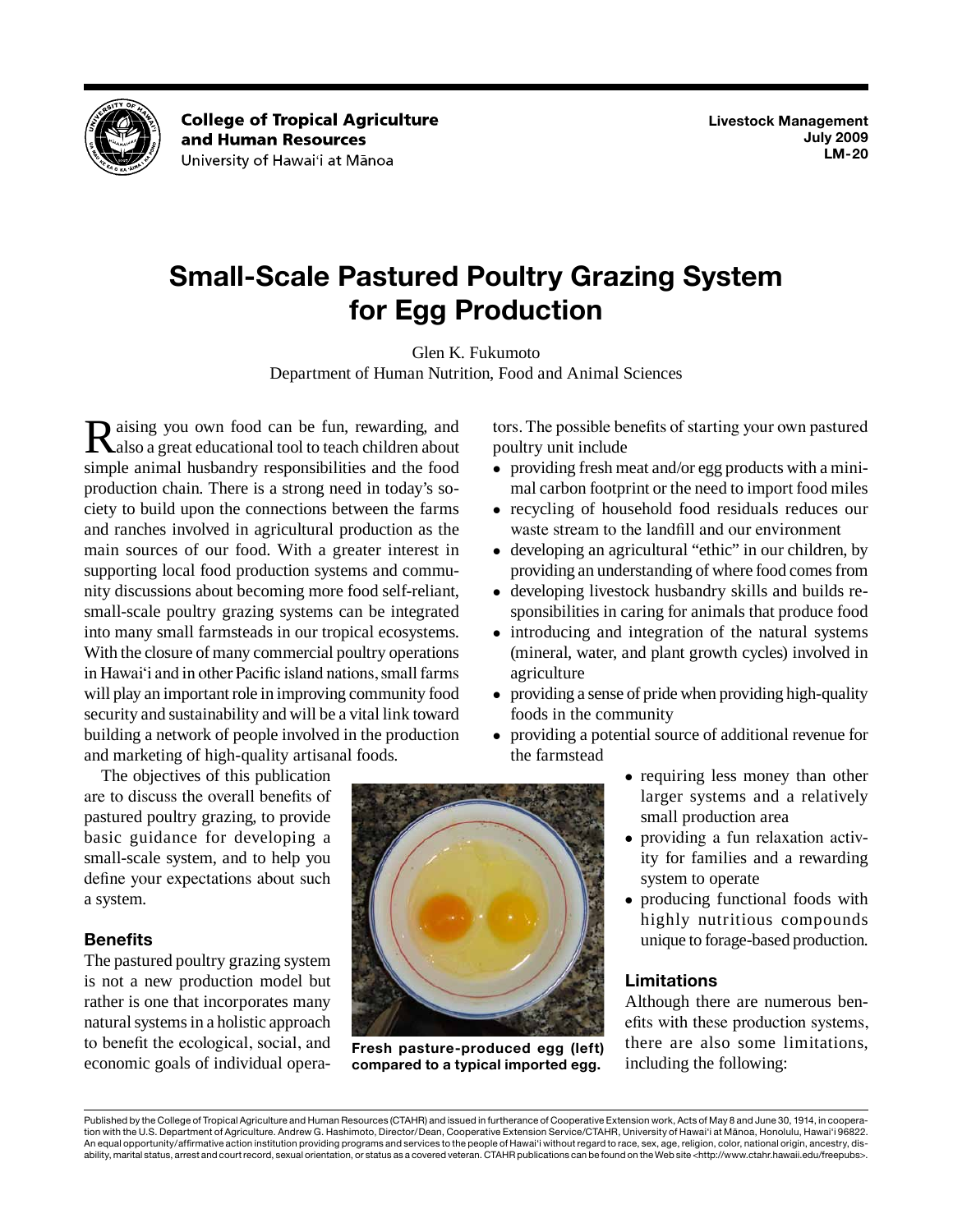- • Grazing environment and forage availability: The growth through most of the year. Variation in rainfall, area should have adequate rainfall to sustain forage elevation, and soil quality will affect the suitability of the system.
- • Landscape terrain: The pen is limited to relatively stock access and movement of the cage more difficult. Uneven terrain may allow predators to enter under the flat areas and should not be used on steep, uneven, or rough terrain. Improper site selection will make livepen and prey on the hens.
- • Livestock management: Livestock systems require frequent care and attention. You will need to allocate time for animal husbandry activities, such as feeding, checking the water supply, harvesting eggs, moving the cage, and others tasks.
- Local zoning varies by counties: Check local zoning regulations and/or subdivision covenants, conditions, and restrictions to see if livestock is allowed in your area.

# **Rotational grazing management**

 Oftentimes the controlled grazing aspects of the pastured poultry units are overlooked. Controlled grazing, also known as rotational grazing, intensive grazing management, or managed intensive grazing, adds many benefits to the landscape and operation, including the following:

- Animals are exposed to fresh, green forage regularly.
- Replacing imported feeds with supplemental, highquality forages reduces operational feed costs.
- soil erosion and encourages water percolation and • Forage cover crop reduces bare ground exposure and water holding capacity of the soil.
- Rotational grazing increases the plant's rest and recovery period, stimulating plant vigor and growth.
- • A well developed forage plant community reduces weed competition.
- • Distribution of manure is done by the birds and through the rotational system.
- • No manure buildup results in significant odor and vector reduction.
- • Nutrients from the manure (organic and mineral compounds) stimulate the nutrient cycling processes through the soil, building soil microbial activity, fertility and quality, thus benefiting plant growth in the grazing area.
- Solar disinfection by ultraviolet radiation reduces human exposure to pathogens contained in the manure.
- • A chicken's innate behavior to scratch encourages soil surface aeration and organic matter incorporation into the soil.
- • Animals become docile through daily exposure to humans.

# **Pasture poultry grazing pen designs**

 (<http://www.polyfacefarms.com>) and the American Pas- tured Poultry Producers Association ([http://www.apppa.](http://www.apppa.org) There are many examples of pasture-based poultry production systems and designs. Key driving forces behind the expanding knowledge base of this production model are led by farmer and author Joel Salatin of Virginia [org](http://www.apppa.org)), based in Pennsylvania.

 production, and economics are specific to this case study. The discussion in this publication is intended to help you in the basic understanding of the system and be a guiding The unit design and data on the forage crop used, egg document for your pastured poultry project. Therefore, this publication will not cover specifics in raising the birds from chicks to the initial laying production stage. The case study site was located at 1500 feet elevation in a 35-inch annual rainfall belt where temperatures range from a low of 53° to 90°F in mid-summer.

# **Case study in egg production**

 roosting rod, nesting box with egg collection system, and shelter for poultry. The open-bottomed pen provides this system the birds are not allowed to roam freely on the The pastured poultry grazing unit, also referred to as a "chicken tractor" or "grazing cage," is a an open-bottom mobile pen that includes a water system, feeding trough, access to grazing by the mature hens while providing protection from predators (dogs, mongoose, hawks). In farmstead property but are managed under your control in the grazing system. Control of the animals prevents unwanted damage to your vegetable or flower garden beds and soiling of household living areas.

# *Design preferences*

 modified with a nesting box and an egg collection system Scan the Internet and you will see a multitude of design options. The basic design used in this case study was based on pastured broiler grazing cages observed at a Sustainable Agriculture Research and Education conference visit to a Texas farm. The pen in this study was and reduced in dimension and scale.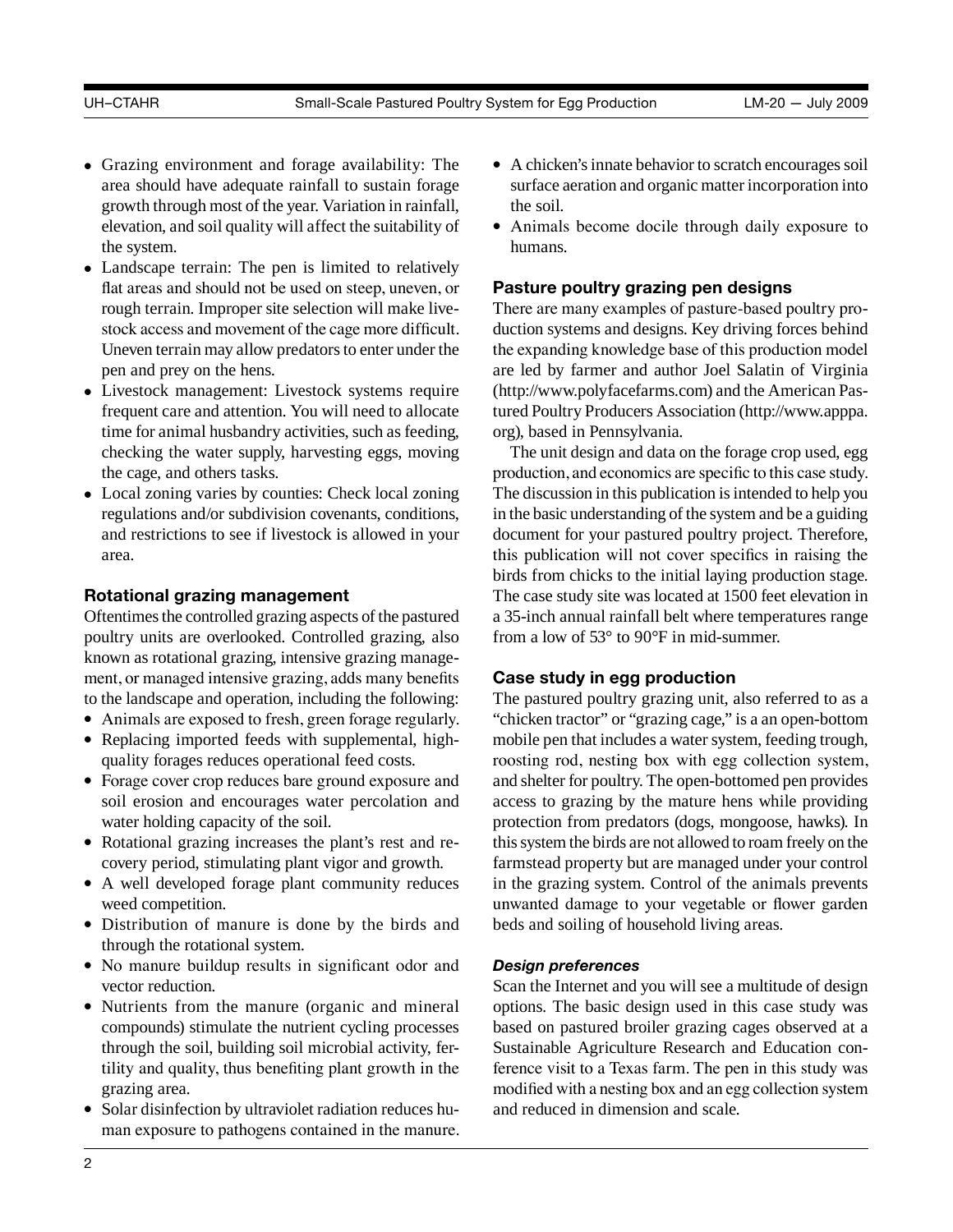



- 10
	- (1) Valve (to flush out water reservoir)
	- (2) Egg tray
	- (3) Nesting box
	- (4) Partial roof cover
	- (5) Top cover (shown in open position)
- (6) Feed trough
- (7) Covered water reservoir
- (8) Flexible hose connector (9) Pull handles
- 
- (10) Nipple waterers

## *Materials and supplies*

 Appendix 1) and using the diagram in Figure 1 as a guide, the unit is relatively easy to build by a do-it-yourself An exact parts size list is not given for the grazing cage construction; however, by reviewing the parts list (see enthusiast.

 help to reduce the overall weight of the pen. The heaviest For example, if the cage rotation is every 3 days, fill only enough water in the system for a 3-day consumption The weight of the cage will vary with the type of construction materials used. A PVC cage is relatively light compared to lumber. The use of lighter gauge wire netting and aluminum or plastic roofing material will single component of the system is the water contained in the 5-gallon bucket. The easiest time to move the pen is when the water system is empty. Observe and match your cage rotation with the water consumption patterns. period. This may keep you from straining your back or

getting hurt while moving the unit. Another option to facilitate pen movement is to strategically add wheels to the unit, or keep a piece of pipe nearby to roll it on.

## *Breeds and egg color*

 will not be discussed here. Another consideration, in Individual operators have their own preferences, such as for a particular color or certain type of food. Similar preferences apply with poultry breed choices, so breeds relation to breed type, is the natural color of eggs, which usually range from white to brown, can be light blue or green, and may have solid color or be speckled.

## *Density*

 The area of the pen floor space may vary, but some recommendations are provided here. In this case study, four hens were housed in the grazing cage, providing an area of  $8.75$  ft<sup>2</sup> per bird. Optimum space requirements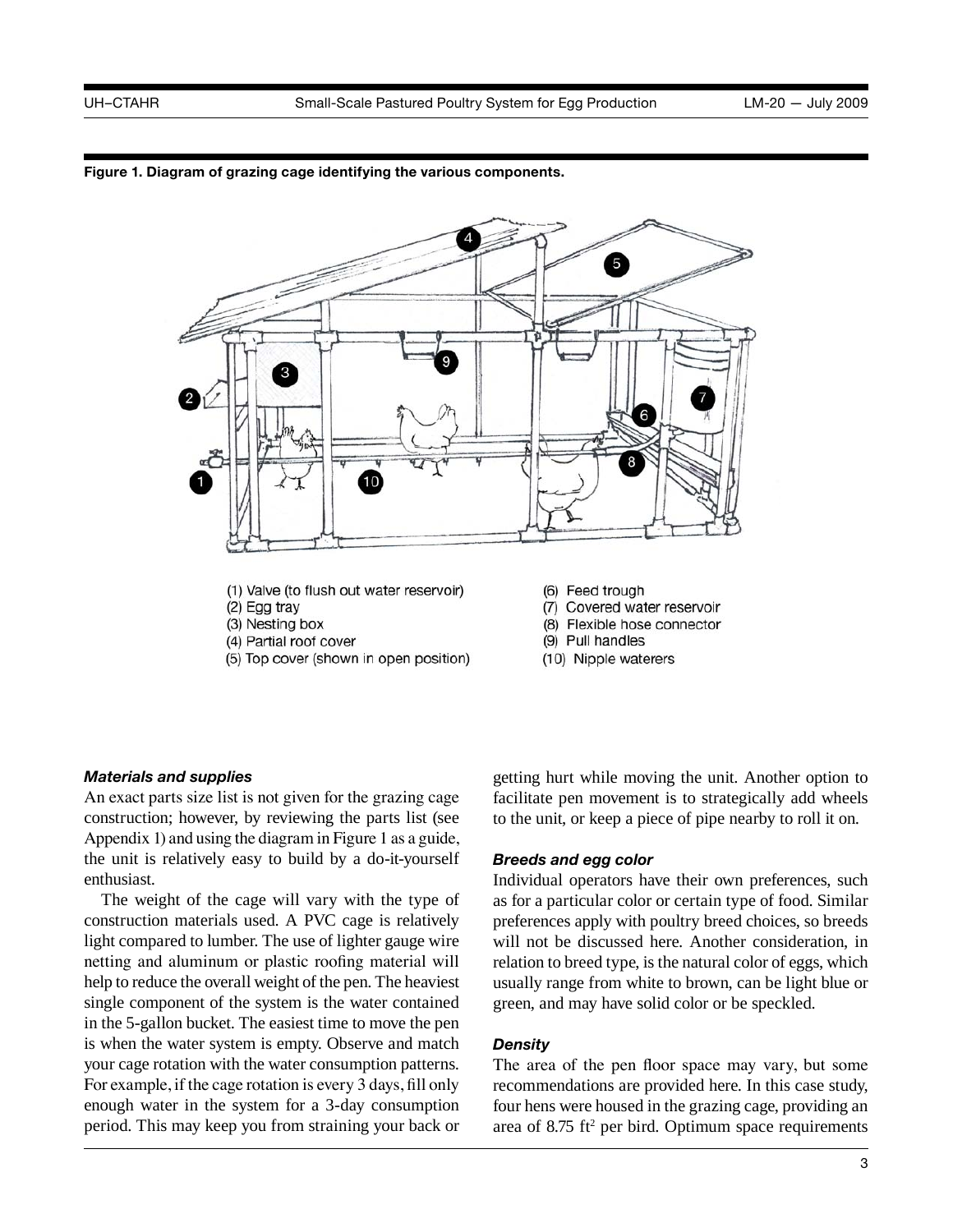#### **Table 1. Relationship between stock density and rotation**  frequency for a 35-ft<sup>2</sup> cage.

| Number<br>of hens | Space per<br>hen $(ft^2)$ | Total daily<br>forage<br>consumption* (oz) | Rotation<br>frequency<br>(days) |
|-------------------|---------------------------|--------------------------------------------|---------------------------------|
| 2                 | 17.5                      | 0.76                                       | 6                               |
| 4                 | 8.8                       | 1.52                                       | 3                               |
| 6                 | 5.8                       | 2.28                                       | 2                               |
| 8                 | 4.4                       | 3.04                                       | 1.5                             |
| 10                | 3.5                       | 3.80                                       | 1.2                             |

 \*Forage yield estimates and per-hen grazing estimates of the perennial peanut for a 5 x 7-ft grazing cage are 4.6 ounces and 0.38 ounce per day, respectively.

 specified by M.E. Ensminger (1971) for battery cage layer systems range from 2.5 to 3.5 square feet per bird for general-purpose breeds. Higher bird density will result in greater feed and forage demands, thus increasing the rotation frequency of the grazing cage unit. See Table 1 for examples.

## **Providing feeds and forages**

A commercial layer feed was used as the main portion of the diet. The forage component in the pastured poultry grazing system provides a supplemental source of nutrients but will not provide all of the energy, protein, and mineral requirements for optimum egg production. As an omnivore, a chicken does not have the ability to utilize structural carbohydrates for energy, as do ruminant animals (cattle, sheep goats, etc.).

 of 7 pounds and require feeding levels of 155–165 grams Feed requirements will vary with the size of the laying hens, with smaller breeds ranging in bodyweight from 3 to 4.5 pounds and requiring 66–110 grams (2–4 ounces) of dry matter intake per day for optimum production. Larger breeds may reach mature bodyweights in excess (5.5–6 ounces) per day. Do not feed more than the recommended level, as you will not get more production out of the hens. Offer just enough feed so that the hens consume all feed offered within 30 minutes.

 fed to a point of satiety, grazing behavior will be reduced. Additionally, fresh food scraps provide a good diversity in the hens' diet. The omnivorous chicken can basically consume the same foods as we do. If the hens are



 **shows recovery of perennial peanut groundcover at 0, 5, Figure 2. Pastured poultry grazing cage in action. Photo and 12-days post-grazing.** 

 weeds, flowers, or insects, in the new grazing area before You will need to fine-tune and balance grazing behavior and consumption of the feed ration. One strategy is to move the cage prior to feeding, so that the hens will seek out the diversity in the next offering of forages, such as consuming the commercial grain mix.

## **Forage choices**

 bunch-type grasses, such as guinea grass (*Panicum maxi-*There are many types of forage that you can select for the system; the best advice is to start with utilizing the forages that are established in your grazing landscape and continue to experiment with other forages with a goal of increasing forage biodiversity over time. Most any stoloniferous-type forage grasses and legumes will be grazed by chickens and will enhance grazing cage moves in the pasture rotation. Avoid incorporation of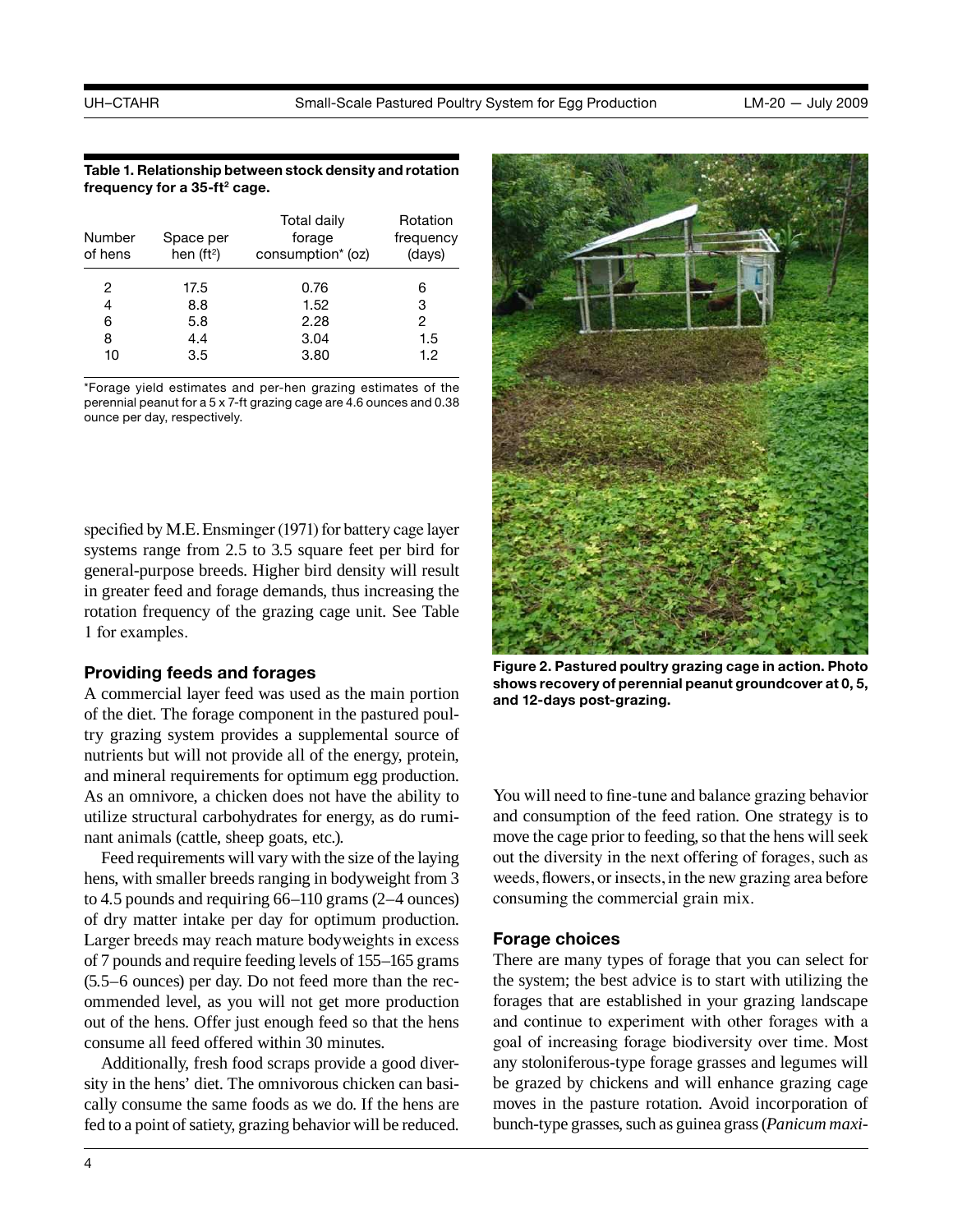

**Figure 3. Range of daily dry matter required by a mature laying hen (left) and amount of dry matter provide from** 

 *Cajanus cajan*) into the grazing area as, these plants will make it difficult to move the pen. One of the challenges of to a wide range of environmental conditions, persistence *mum*) and/or shrub-type forage legumes (pigeon peas, tropical pastoral ecosystems is to establish and maintain high-protein or nitrogen-rich sources of forage within the plant community. Protein-rich feed ingredients are one of the costliest components of a complete livestock feed ration. Thus, in this case study, the legume called perennial peanut, *Arachis pintoi*, was used as the base forage. The perennial peanut is favored due to its innate ability to fix nitrogen from the atmosphere, adaptability due to a strong root system, seeding ability, and nontwining growth characteristic.

#### **Forage production and composition**

 The chemical analyses from two samples taken of the pe- the forage sward was clipped to mimic the actual grazed rennial peanut are presented in Appendix 2. The grazed clip sample estimates the birds' consumption based on a visual appraisal of a three-day grazing residual, i.e., residual. The total biomass clip sample represents the entire column of forage taken from the top of the forage canopy down to soil level, approximately 9 inches deep. The strata of the harvested column consisted of approximately 25% leafy material and 75% stems. The grazed clip analysis was used in the available nutrient calculations.



**Figure 4. Daily crude protein requirement per hen (left) and amount of crude protein provided from grain and** 

## **Nutrients provided by forage**

 amount averaged 2.5 ounces or 70.9 grams/hen/day. The fresh forage for the four laying hens over a period of three days. The perennial peanut forage provided the following In the case study, the hens were fed a commercial layer mixed ration daily, approximately one cup per day. This 5x7-foot grazing cage dimension provided 1.2 pounds of portions of the hens' daily nutrient requirements: crude protein 52.5%, calcium 24.5%, phosphorus 25.7%, and the amino acids lysine 60.9%, and methionine 37.1%. See Table 2 for nutrient contributions.

#### **Grazier's notes**

#### *Reduced forage production*

 seasonal effects, the pen rotation should be slowed down, prevent unwanted weed establishment. This technique of During times of slow forage growth, due to drought or allowing more time for the plants to recover. However, the immediate grazed area will result in heavy animal impact (grazing and scratching) and bare ground exposure. During this period you will need to add a bed of carbon materials on the floor of the pen, such as leaves, grass clippings, or mulch, to cover the bare ground and dry litter bedding will allow extended rest periods for the other grazed sections.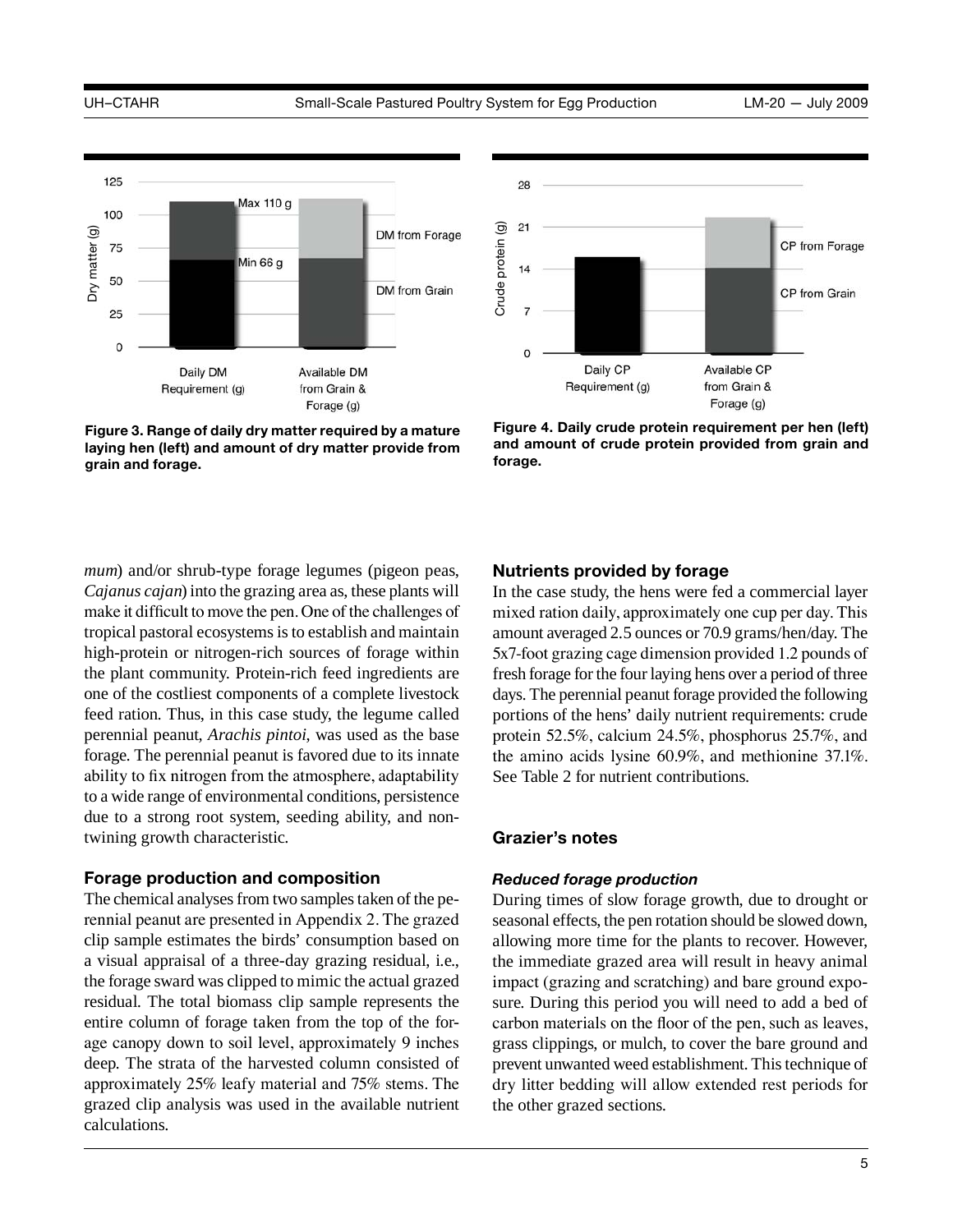

**Figure 5. (Left) Actual grazing residual prior to rotation of the grazing cage. (Right) Using calibrated vegetative hoops (Synergy Resource Solutions, Bozeman, Mont.), an estimate of forage removal by the hens can be calculated.** 

#### **Table 2. Daily nutrient requirements of laying hens and nutrients provided by commercial feed and forage components of the diet.**

| <b>Nutrients</b> | Minimum daily<br>requirements*<br>per laying hen (g) | Available daily<br>nutrients from<br>grain, per hen (g) | Available daily<br>nutrients from<br>forage, per hen (g) | Total available<br>daily nutrients<br>per hen (q) | Daily nutrients<br>available from<br>forage $(\%)$ |
|------------------|------------------------------------------------------|---------------------------------------------------------|----------------------------------------------------------|---------------------------------------------------|----------------------------------------------------|
| Dry matter       | 66-110                                               | 67                                                      | 45                                                       | 112                                               | $41 - 68$                                          |
| Crude protein    | 16                                                   | 14.2                                                    | 8.4                                                      | 22.6                                              | 52.5                                               |
| Calcium          | 3.8                                                  | 5.0                                                     | 0.9                                                      | 5.9                                               | 24.5                                               |
| Phosphorus       | 0.35                                                 | 0.6                                                     | 0.09                                                     | 0.69                                              | 25.7                                               |
| Lysine           | 0.7                                                  | 0.6                                                     | 0.43                                                     | 1.03                                              | 60.9                                               |
| Methionine       | 0.35                                                 | 0.28                                                    | 0.13                                                     | 0.41                                              | 37.1                                               |

\*National Research Council Subcommittee on Poultry Nutrition, 1984

## *Weed control*

 of hens over an extended period of time will help to happens, it would be a good time to plant a desired forage If you have a particularly weedy area, the concentration reduce the weed stand by grazing and scratching. The hens can remove the forage sward to bare ground. If this species (during the growing periods).

## *Other feedstuffs*

 Pigeon pea (*Cajanus cajan*) is a tropical/subtropical legume that can be grown separately in a feed bank system where the harvested pea can be left on the stem and fed intact to the hens. The hens will shell the pods and eat the peas.

Papaya (*Carica papaya*) fruit is an excellent supplemental feed source.

Grain sorghum (*Sorghum* spp.) volunteer seedlings became established in the grazing area and were readily grazed by the hens.

Ti (*Cordyline terminalis*) leaves can also be fed as a supplement. Hens will pick on the leaves and bark of harvested mature and seedling ti plants.

 *moschus manihot*) and tropical asparagus (*Sauropis*  Other leafy perennials, such as edible hibiscus (*Abelandrogynus*), provide diversity to the hens' diet.

Household food residuals can also be fed. Items such as bread, rice, vegetables, fruits, and some meats were fed.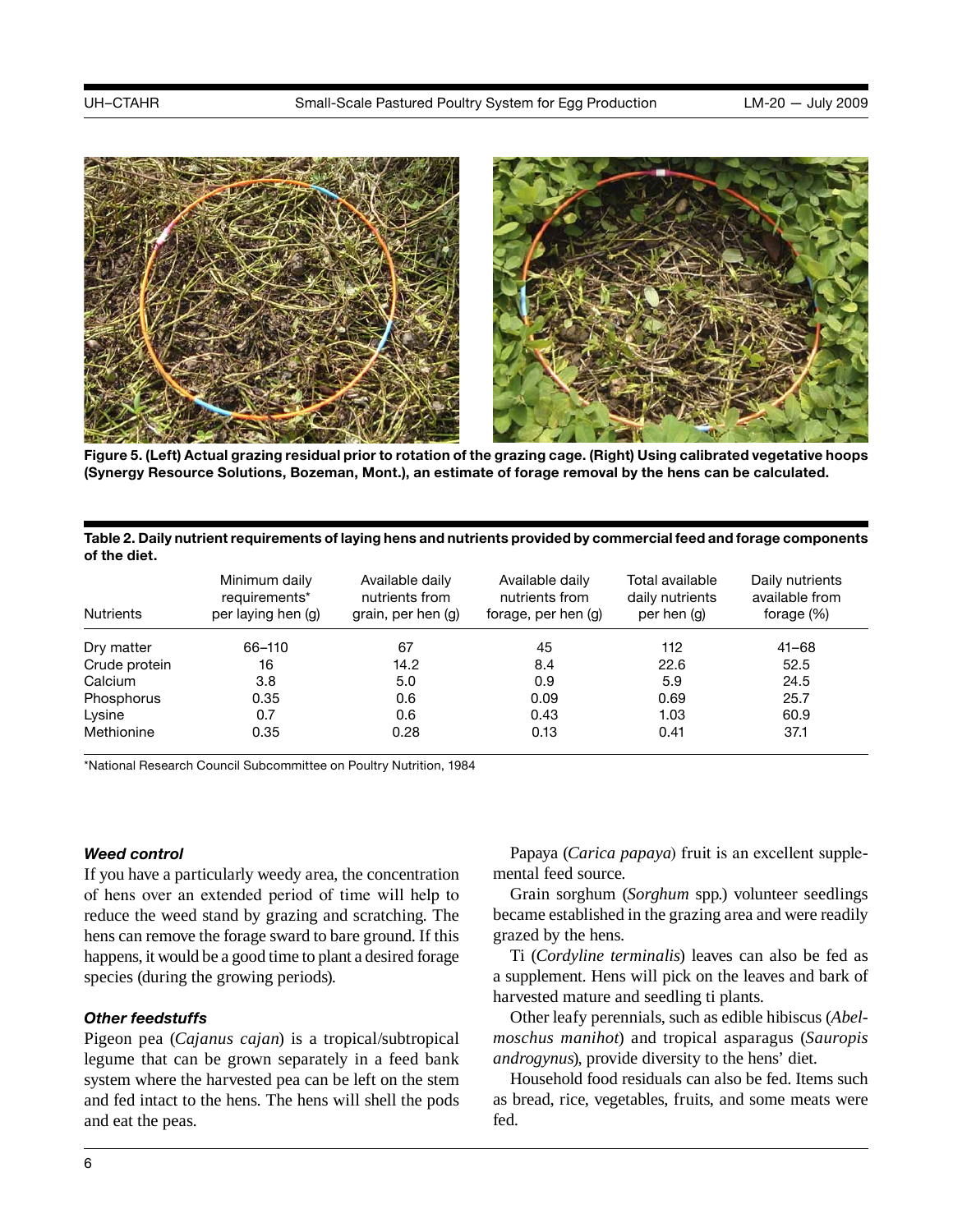



#### *Nutrient cycling potential*

 During an annual cycle, one mature laying hen will of manure (25% dry matter). Removing the moisture 1.21 pounds of nitrogen, 0.45 pounds of phosphorus, study, four hens would produce approximately 88 pounds area. As production continues over time, the nutrient produce approximately 88.3 pounds and 1.36 cubic feet from the manure results in 22.1 pounds of dry matter, and 0.50 pounds of potassium. The organic carbon to nitrogen ratio of the layer manure is 7. Thus in this case of dry manure and 5, 2, and 2 pounds of nitrogen, phosphorus, and potassium per year, respectively. The small contribution of nutrients and organic matter will start to stimulate the nutrient cycling in the rotational grazing cycling will continue to build and improve the soil and forages in the area.

## *Manure management*

 There is no manure management problem with the system. The hens do the distribution of manure, thus no buildup occurs. Odors and vector concerns are virtually eliminated.

## **Egg production and economics**

 duction will drop. In commercial egg farms, most laying hen's productive lifespan is approximately two years. It is well documented that as the hen ages, her egg pro-Figure 7 shows the egg production of the hens over the span of the data collection period.

 match the productivity of environmentally controlled in the first year of production. Table 3 describes the commercial flock production goals (Ensminger 1971) Pastured poultry egg production will probably not commercial operations; however, with pasture supplementation, the direct costs of feed per dozen eggs may be competitive with commercial production guidelines and results of productivity and cost per dozen eggs. Key values include the amount of feed required to produce a dozen eggs and conversion factors. Keep in mind that in this case study, a full economic cost-of-production analysis was not conducted; it would include the cost of the chicks, pullet development, cage materials, pasture development, labor, and other costs. Due to the decline in production by Year 3, layers should be replaced in two- or three-year cycles.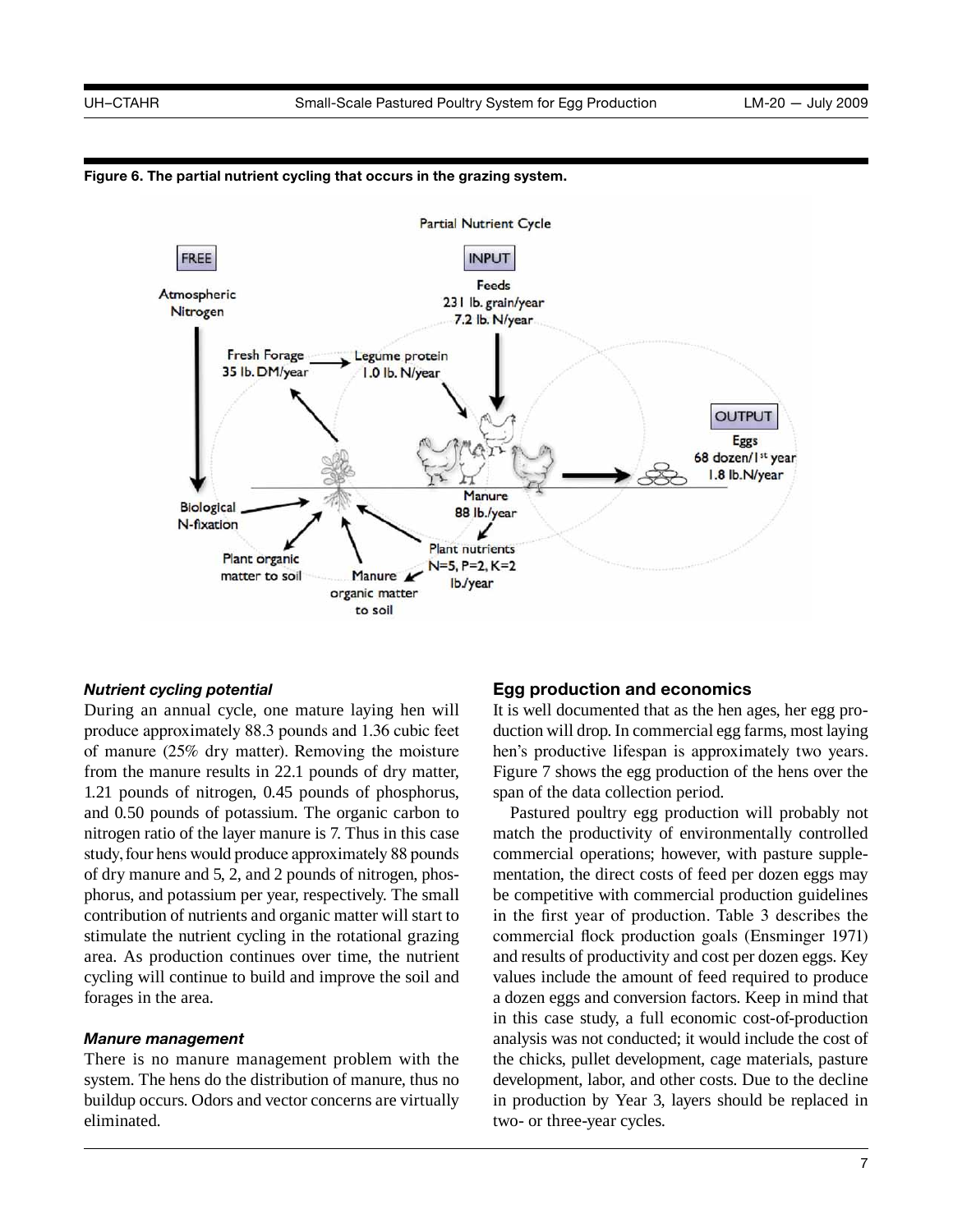

**Figure 7. Monthly egg production over a 2.5-year production run, started in October.** 

## *Estimating your cost per dozen eggs*

 to estimate feed cost per dozen eggs produced. Manufac- period. This section will give you an idea of what you can expect from your homestead pastured poultry production The data generated from this demonstration can be used tured feed prices have dramatically increased in recent times, nearly 40% over the span of the data collection in determining feed cost per dozen eggs produced relative to the price of eggs in the marketplace. Use values derived from Table 3.

- Method 1: Multiply the feed/dozen value by the cost per pound of feed to calculate the cost per dozen.
- Method 2: Multiply the cost/bag of feed by the conversion factor to calculate the cost per dozen.

 The cost per dozen produced will increase with the age of the hens; use the appropriate value for the age of the hens. Example: Assumption: Cost for a 50-lb bag of feed is \$20.00 (\$0.40 per pound).

For Method 1, multiply  $0.40 \times 3.36 = $1.34/\text{dozen}$ For Method 2, multiply 20 x  $0.06696 = $1.34$ /dozen

## **Other considerations**

## *Animal health*

 No serious animal health issues and concerns were observed during the case study. However, be vigilant in your observation of the hens, as issues may arise.

## *Pecking order*

 may help to reduce injury to the hen. If picking continues, Sometimes, when establishing the pecking order of the clutch, several hens may single out and pick on another hen. Minor beak trimming, to remove the sharp points, it may be due to other causes. Most common reason is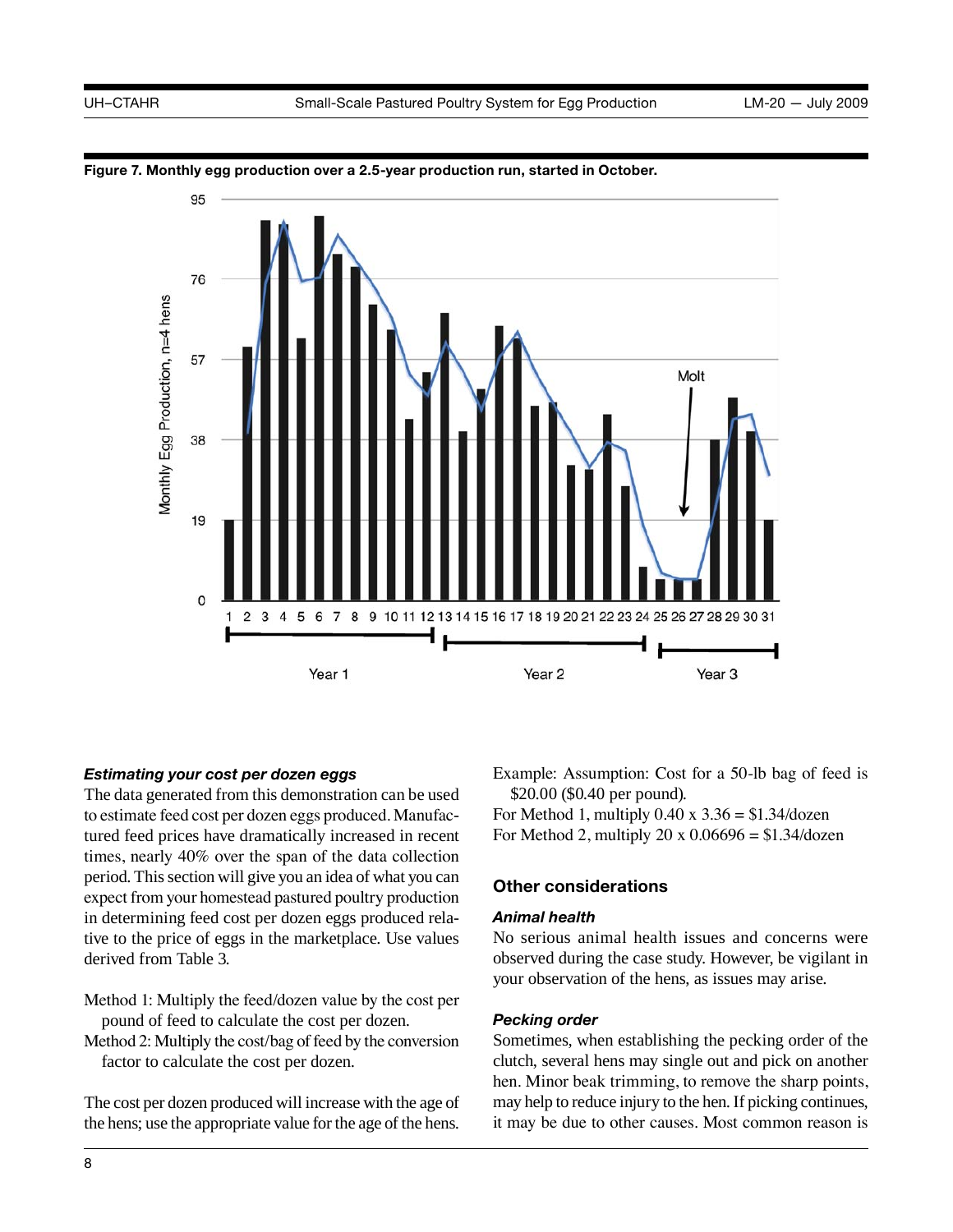#### **Table 3. Data on production and costs.**

|                              | Commercial<br>production goals* | Year 1    | Year 2    | Year 3    |  |
|------------------------------|---------------------------------|-----------|-----------|-----------|--|
| Average eggs/hen/day         | 0.66                            | 0.56      | 0.36      | 0.19      |  |
| Average eggs/hen/year        | 240                             | 204       | 131       | 69        |  |
| Large eggs or better         | 75%                             | <b>NA</b> | <b>NA</b> | <b>NA</b> |  |
| Feed/dozen, Ib               | 4.5                             | 3.36      | 5.22      | 9.92      |  |
| Conversion factor            |                                 | 0.06696   | 0.10417   | 0.19737   |  |
| Feed cost/dozen <sup>1</sup> |                                 | 0.99      | 1.54      | 2.91      |  |

\*From Ensminger 1971; NA = No egg sizing was done; 1 Based on \$14.50 per 50-pound bag

related to mineral nutrition; where oftentimes a simple topdressing of table salt (1–2 teaspoons) over the feed for a couple of days will solve the problem.

## *Bathing box*

A dusting box filled with soil, sand, or ground basalt may be added to the pen. The hens will use it to bathe themselves.

## *Parasites*

In poultry grazing systems, the birds' exposure to diseases and parasites is higher, so you need to be vigilant in daily observation of the health of the hens.

## *Environmental effects*

 In cooler and higher rainfall environments, a plastic tarp secured around half of the pen will help to protect the hens from the cold, wet weather.

## **Conclusion**

A pastured poultry grazing system for egg production is a simple and low-cost way to incorporate livestock into your farmstead operation to produce a high-quality protein food source and improve your family's and your community's food self-reliance. As you start to produce your own food, you become attuned to and cognizant of the sources of food that are grown by the farmers and ranchers in our communities.

## **Acknowledgments**

 thew Stevenson and Luisa Castro for their technical Mahalo to fellow colleagues and poultry grazers Matreview and suggestions for the manuscript, and to Dr. Mark Thorne for help with the forage analysis.

## **References**

 American Pastured Poultry Producers Association, Boyd, Wisc. [www.apppa.org.](www.apppa.org)

- Backyard chickens. [www.backyardchickens.com/coop](http://)[designs.html.](http://)
- Clancy, Kate. 2006. Greener pastures—How grass-fed beef and milk contribute to healthy eating. Union of Concerned Scientist, Cambridge, Mass. [www.ucsusa.](www.ucsusa.org)  [org.](www.ucsusa.org)

 Ensminger, M.E. 1971. Poultry science, 1st ed. The Interstate Printers and Publishers, Inc., Danville, IL.

- Perennial peanut groundcover. CTAHR, University of Hensley, David, Julie Yogi, and Joseph DeFrank. 1997. Hawaii at Manoa, OF-23. [www.ctahr.hawaii.edu/oc/](www.ctahr.hawaii.edu/oc/freepubs/pdf/OF-23.pdf) [freepubs/pdf/OF-23.pdf.](www.ctahr.hawaii.edu/oc/freepubs/pdf/OF-23.pdf)
- National Research Council Subcommittee on Poultry Nutrition. 1984. Nutrient Requirements of Poultry, 8th Revised ed., National Academy Press, Washington, D.C.
- from grass-fed animals. Vashon Island Press, Vashon, Robinson, Jo. 2004. Pasture perfect: The far-reaching benefits of choosing meat, eggs and dairy products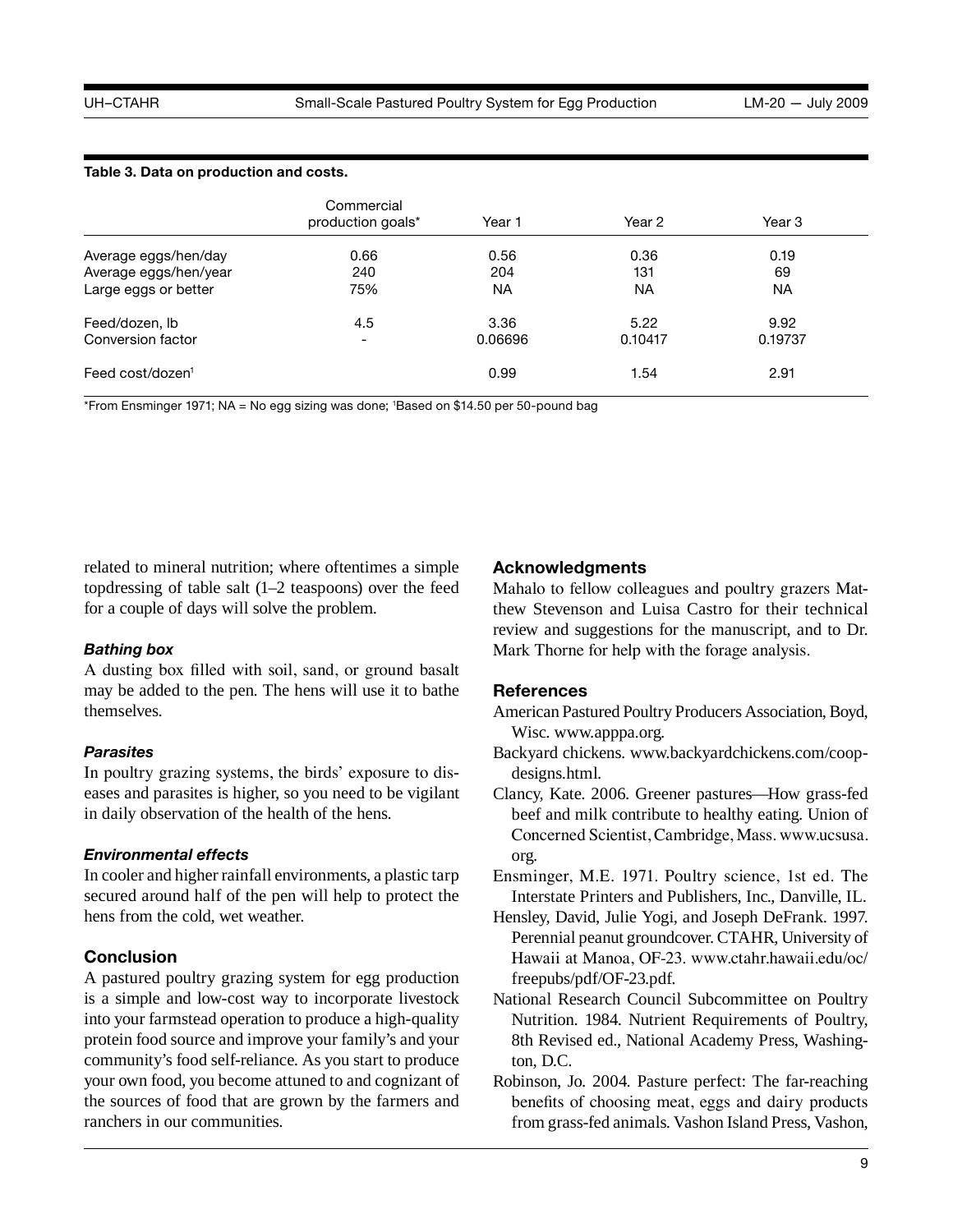Wash.

- Salatin, Joel. Polyface Inc. Swoope, VA. [www.polyface](www.polyfacefarms.com)[farms.com](www.polyfacefarms.com).
- Synergy Resource Solutions, Inc. Bozeman, MT. [www.](www.countgrass.com) [countgrass.com](www.countgrass.com).
- U.S. Department of Agriculture, Natural Resources Con- servation Service. 1996. Chapter 4, Agricultural waste characteristics, Agricultural Waste Management Field Handbook, Part 651, National Engineering Handbook.

## **Appendix 1. Materials list for pastured poultry grazing cage (dimension: 5 ft wide by 7 ft long)**

## *1-inch PVC parts for cage*

10 elbows 32 tees 2 crosses 120 ft PVC pipe

## *<sup>1</sup>⁄2-inch PVC parts for cage cover*

4 elbows 12 ft PVC pipe

## *Other materials*

## PVC primer

- PVC glue (dry-fit parts before permanently gluing all connections)
- 1 box each of 1-inch self-tapping screws and lock washers 35 ft "chicken netting" hardware wire, 3 ft wide
- PVC "clips" (made from  $1\frac{1}{2}$ -inch PVC pipe segments, cut laterally into thirds)

## *Water system*

- 5-gallon bucket
- Rubber washer
- Flexible hose
- 
- 2 barbed couplers,  $\frac{1}{2}$  MPT x  $\frac{1}{2}$  barbed end  $\frac{1}{2}$ -inch FTP cap, cut off cap end, use to secure barbed coupler to bucket
- Gate value
- Coupler,  $\frac{1}{2} S x \frac{1}{2} FPT$
- Automatic water bowl or nipple [\(www.farmtek.com](www.farmtek.com), <www.enasco.com>)
- Other commercial water systems: Ziggity Systems, Inc., Lubing Systems, L.P.

## *Feeder*

- 5-ft vinyl rain gutter; set feeder at a slight angle to allow directional drainage of rainwater; drill a few holes in the bottom to allow water drainage.
- 2 gutter end caps (purchase or cut two pieces of wood to match the profile of the gutter)

## *Roof*

10-ft corrugated roofing panel (aluminum or fiberglass panel preferred due to material weight)

## *Nesting box*

- 1 cubic foot cube with wire mesh floor, interior painted black.
- Option: purchase a plastic container and adapt it as a nesting box.

## *Pull handles*

String a short piece of  $\frac{1}{2}$ -inch PVC pipe through several strands of soft, heavy-gauge wire to form a pair of handles. Place the pair of handles on each side of the pen.

## *Construction notes and hints*

- width. Three feet height is adequate for hens. The Hardware wire. Base the height of the cage sidewalls (not including roof line) on standard hardware wire cage is not meant for the operator to crawl in and out on a daily basis.
- PVC clips. Cut "clips" from 1-inch diameter PVC pipes. Cut a  $1\frac{1}{2}$ -inch section of pipe, then cut it laterally to make three clips.
- Roof material. Aluminum or fiberglass panel is preferred due to its light weight; however, it may cost more than standard galvanized panels.
- Feed trough. Use plastic rain gutter as feed trough. Set the trough at a slight angle to allow directional drainage of rainwater. Also, drill a couple of holes in the bottom to allow water drainage.
- Before final gluing. Dry-fit all parts before permanently gluing the connecting sections and joints.
- Final note. Keep in mind that the grazing cage is bottomless to allow forage grazing.